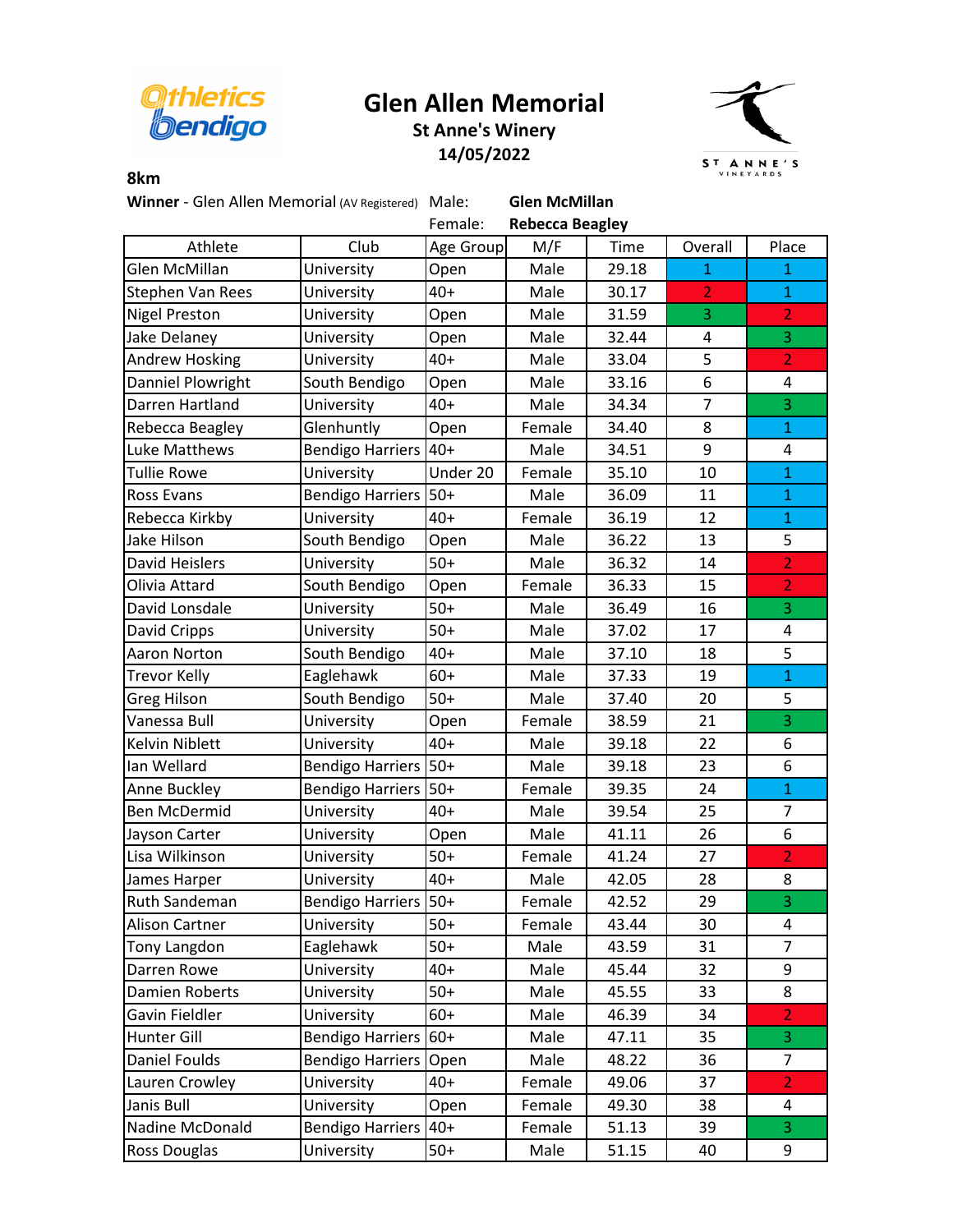| 4km                   |                                    |            |        |            |                |                         |
|-----------------------|------------------------------------|------------|--------|------------|----------------|-------------------------|
| Athlete               | Club                               | Age Group  | M/F    | Time       | Overall        | Place                   |
| Logan Tickell         | South Bendigo                      | Under 16   | Male   | 14.24      | $\overline{1}$ | $\mathbf{1}$            |
| Max Rowe              | University                         | Under 18   | Male   | 15.25      | $\overline{2}$ | $\mathbf{1}$            |
| Mason Woodward        | University                         | Under 16   | Male   | 16.09      | 3              | $\overline{2}$          |
| Jackson Eadon         | <b>Bendigo Harriers Invitation</b> |            | Male   | 16.15      | 4              | $\mathbf 1$             |
| Phoebe Lonsdale       | University                         | Under 18   | Female | 16.53      | 5              | $\mathbf{1}$            |
| Tarryn Furletti       | South Bendigo                      | Invitation | Female | 17.29      | 6              | $\mathbf{1}$            |
| <b>Tanner Fear</b>    | University                         | Under 16   | Male   | 17.34      | $\overline{7}$ | 3                       |
| Genevieve Nihill      | South Bendigo                      | Under 16   | Female | 17.46      | 8              | $\mathbf{1}$            |
| Tony McQueen          | Eaglehawk                          | Invitation | Male   | 17.56      | 9              | $\overline{2}$          |
| Chelsea Tickell       | South Bendigo                      | Under 14   | Female | 18.08      | 10             | $\mathbf{1}$            |
| <b>Steve Burleigh</b> | South Bendigo                      | Invitation | Male   | 18.26      | 11             | 3                       |
| Tate McQueen          | Eaglehawk                          | Under 14   | Male   | 18.55      | 12             | $\mathbf{1}$            |
| Jonty McDermid        | University                         | Under 14   | Male   | 19.10      | 13             | $\overline{2}$          |
| <b>Tully Lang</b>     | <b>Bendigo Harriers</b>            | Under 16   | Female | 19.53      | 14             | $\overline{2}$          |
| <b>Abbey Cartner</b>  | University                         | Under 16   | Female | 20.02      | 15             | 3                       |
| Janet Hodnett         | University                         | Invitation | Female | 20.56      | 16             | $\overline{2}$          |
| Danny Burgess         | University                         | Invitation | Male   | 21.26      | 17             | 4                       |
| <b>Ben Sandeman</b>   | Invitation                         | Invitation | Male   | 22.06      | 18             | 5                       |
| Lewis Lonsdale        | University                         | Under 16   | Male   | 22.07      | 19             | 4                       |
| Suzie Pedrotti        | University                         | Invitation | Female | 22.29      | 20             | 3                       |
| <b>Ashley Thomas</b>  | Bendigo Harriers Invitation        |            | Female | 22.34      | 21             | $\overline{\mathbf{4}}$ |
| Owen Best             | Invitation                         | Under 14   | Male   | 22.49      | 22             | 3                       |
| <b>Eric Baker</b>     | Bendigo Harriers 60+               |            | Male   | 22.59      | 23             | $\mathbf{1}$            |
| <b>Yvette Palmer</b>  | <b>Bendigo Harriers Invitation</b> |            | Female | 23.36      | 24             | 5                       |
| Geoff Jordan          | <b>Bendigo Harriers</b>            | Invitation | Male   | 23.52      | 25             | 6                       |
| <b>Geoff Shaw</b>     | Bendigo Harriers 60+               |            | Male   | 24.13      | 26             | $\overline{2}$          |
| <b>Emily Sandeman</b> | Bendigo Harriers Under 16          |            | Female | 24.39      | 27             | $\overline{\mathbf{4}}$ |
| <b>Chase Carter</b>   | University                         | Under 14   | Male   | 24.39      | 28             | $\overline{\mathbf{4}}$ |
| <b>Nick Best</b>      | Invitation                         | Invitation | Male   | 25.09      | 29             | $\overline{7}$          |
| Carol Coad            | South Bendigo                      | $60+$      | Female | 27.32      | 30             | $\overline{1}$          |
| Peta Dawe             | South Bendigo                      | $60+$      | Female | 28.08      | 31             | $\overline{2}$          |
| John Watson           | <b>Bendigo Harriers</b>            | $60+$      | Male   | <b>DNF</b> | <b>DNF</b>     | <b>DNF</b>              |